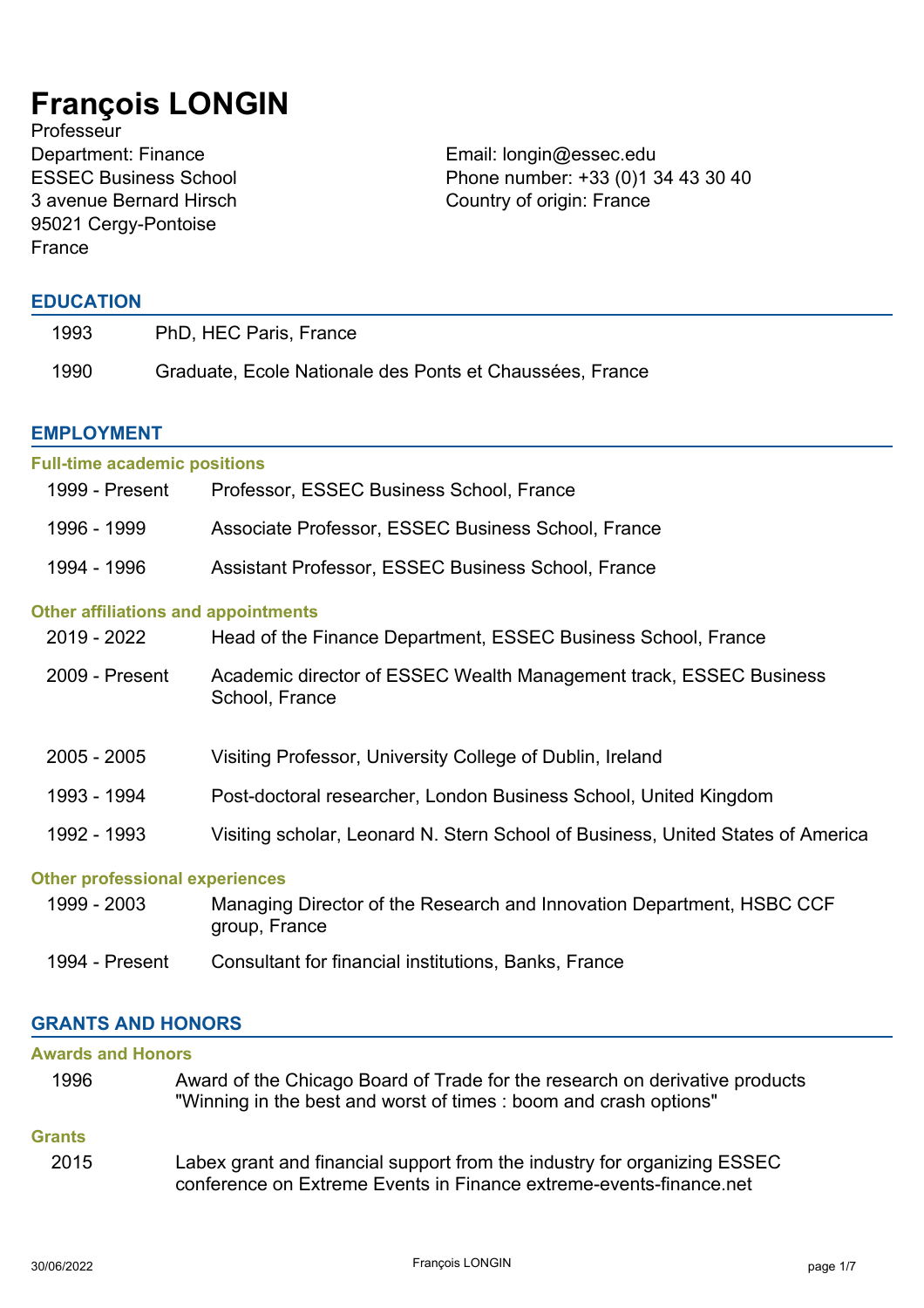# **PUBLICATIONS**

#### **Journal Articles**

KONSTANTINOS, G. and LONGIN, F. (2018). Financial Market Activity under Capital Controls: Lessons from Extreme Events. *Economics Letters*, 171, pp. 10-13.

LONGIN, F. and PAGLIARDI, G. (2016). Tail Relation Between Return and Volume in the US Stock Market: An Analysis Based on Extreme Value Theory. *Economics Letters*, 145, pp. 252-254.

LONGIN, F. (2016). Turbulence: When the Bubble Bursts. *Reflets Hors-Série ESSEC Knowledge*, (2), pp. 94-96.

LONGIN, F. (2009). Investissez en fonction de vos besoins. *Finance management*, (33), pp. 24-26.

LONGIN, F. (2005). The Choice of the Distribution of Asset Returns: How Extreme Value Theory Can Help? *Journal of Banking and Finance*, pp. 1017.

LONGIN, F. and MARTIN, G. (2003). Asset Management. Measuring the Operational Risk of Fund Valuation Companies. *Risk*, pp. 12-15.

LONGIN, F. (2003). Guaranteed Fund. Presentation and Management Techniques. *La Revue de l'AFPEN*, pp. 55-68.

LONGIN, F. (2003). Les innovations financières. *PCM - Le Pont*, pp. 14-17.

LONGIN, F. (2003). Les innovations financières. *Banque Magazine*, pp. 34-37.

LONGIN, F. and MARTIN, G. (2003). Quantifying the Op Risk in Investment Fund Valuation. *Risk*, pp. 15-17.

LONGIN, F. (2002). Introduction to Extreme Events in Finance. *Finance*, pp. 9-13.

LONGIN, F. and MARTIN, G. (2002). La mesure du risque opérationnel des sociétés de valorisation d'OPCVM. *Banque Magazine*, pp. 60-64.

LONGIN, F. (2001). Beyond the VaR. *Journal of Derivatives*, pp. 36-48.

LONGIN, F. and SOLNIK, B. (2001). Extreme Value Correlation of International Equity Markets. *Journal of Finance*, pp. 649-676.

LONGIN, F. (2001). Pension Funds and Stock Market Crashes. *La Revue de l'AFPEN*, pp. 5-12.

LONGIN, F. (2001). Portfolio Insurance and Market Crashes. *Journal of Asset Management*, pp. 136-161.

LONGIN, F. (2001). Stock Market Crashes: Some Quantitative Results Based on Extreme Value Theory. *Journal of Derivatives and Hedge Funds*, pp. 197-205.

LONGIN, F. (2000). Capital Requirement: A New Method Based on Extreme Price Variations. *Journal of Risk Finance*, pp. 42-50.

LONGIN, F. (2000). Extreme Value Theory: Issues for the New Millenium. *Journal of Derivatives and Hedge Funds*, pp. 230-237.

LONGIN, F. (2000). Extreme Value Theory: Presentation and Application to the US Equity Market. *La Revue de l'AFPEN*, pp. 19-25.

LONGIN, F. (2000). From Value at Risk to Stress Testing: The Extreme Value Approach. *Journal of Banking and Finance*, pp. 1097-1130.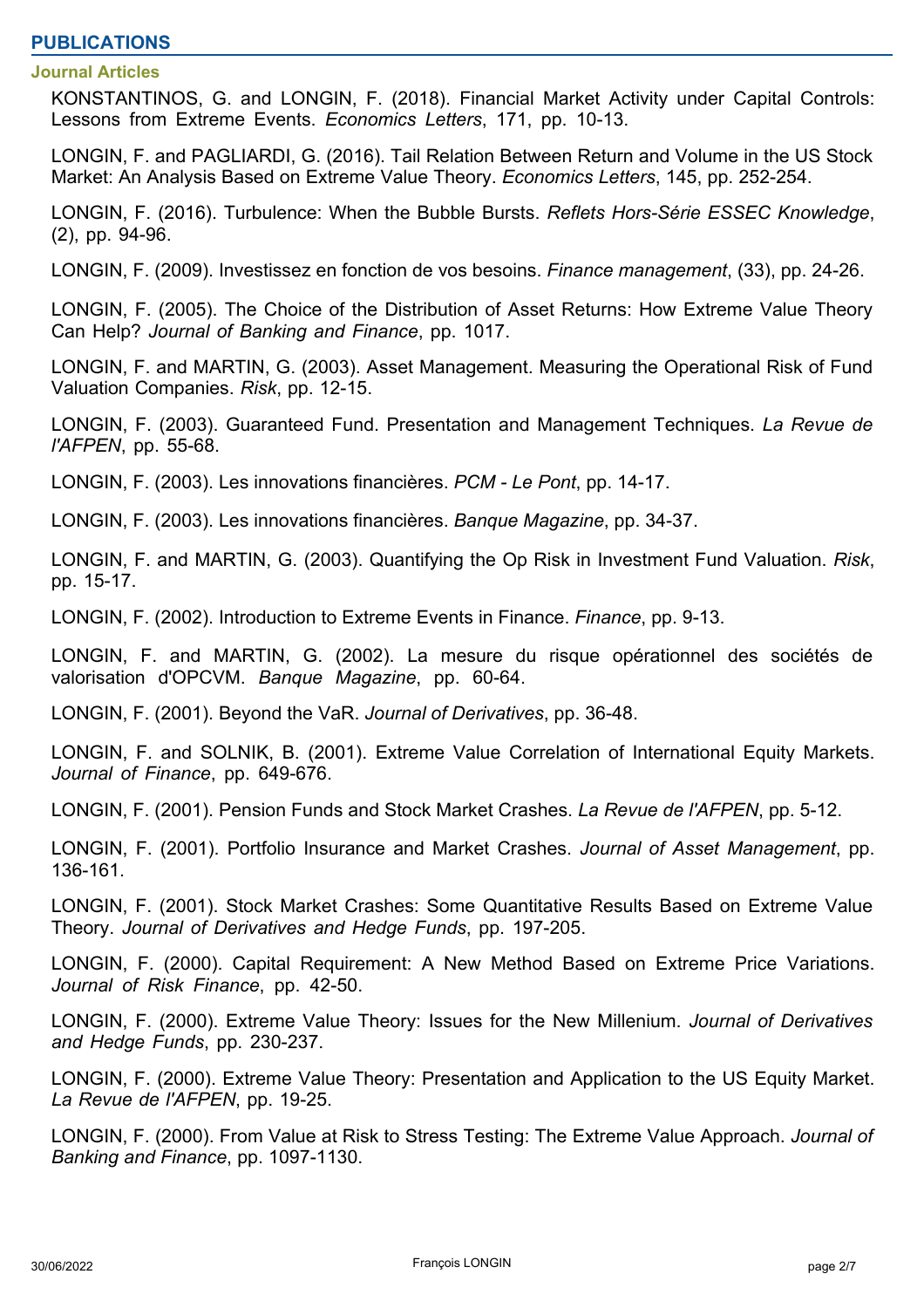LONGIN, F. (1999). Optimal Margin Level in Future Markets: Extreme Price Movements. *Journal of Futures Markets*, pp. 127-152.

BOULIER, J.F. and LONGIN, F. (1999). Risques extrêmes sur les marchés financiers. *Risques*, pp. 80-84.

BOULIER, J.F., DALAUD, R. and LONGIN, F. (1998). Application de la Théorie des Valeurs Extrêmes aux Marchés Financiers. *Bankers, Markets and Investors*.

LONGIN, F. (1998). Value at Risk: Une nouvelle approche fondée sur les valeurs extrêmes. *Annales d'Économie et de Statistique*, pp. 23-51.

LONGIN, F. (1997). The Treshold Effect in Expected Volatility : A Model based on Asymmetric Information. *Review of Financial Studies*, pp. 837-869.

BALDUZZI, P., KALLAL, H. and LONGIN, F. (1996). Minimal Returns and the Breakdown of the Price-volume Relation. *Economics Letters*, pp. 265-269.

LONGIN, F. (1996). The Asymptotic Distribution of Extreme Stock Market Returns. *Journal of Business*, pp. 383-408.

LONGIN, F. and SOLNIK, B. (1995). Is the Correlation in International Equity Returns Constant : 1960-1990 ? *Journal of International Money and Finance*, pp. 3-26.

LONGIN, F. (1995). La théorie des valeurs extrêmes : présentation et premières applications en finance. *Journal de la Société Française de Statistique & Revue de statistique appliquée*, pp. 77-97.

LONGIN, F. (1995). Le choix de la loi des rentabilités d'actifs financiers : les valeurs extrêmes peuvent aider. *Finance*, pp. 25-48.

## **Books and book editor**

LONGIN, F. [Ed] (2016). *Extreme Events in Finance: Handbook of Extreme Value Theory and Its Applications*. Wiley.

LONGIN, F. [Ed] (2012). *Gestion de patrimoine : clés et outils*. ESSEC Business School.

## **Book chapters**

LONGIN, F. (2018). La complexité sur les marchés financiers. In: *Complexité et organisations : faire face aux défis de demain*. 1st ed. Eyrolles, pp. 259-272.

LONGIN, F. (2012). L'investissement immobilier. In: *Gestion de patrimoine : clés et outils*. 1st ed. ESSEC Business School.

LONGIN, F. (2009). Expliquer la crise actuelle : le changement du business model des banques. In: *Le leadership responsable. Un allié sûr contre la crise*. 1st ed. Gualino. Lextenso éditions, pp. 225- 232.

LONGIN, F. (2001). Measuring Extreme Movements in Foreign Exchange Markets: Application of Extreme Value Theory to Stress Testing. In: *Global Financial Markets at the Turn of the Century*. 1st ed. Pergamon, pp. 310-320.

LONGIN, F. (2000). From Value-at-risk to Stress-testing: the Extreme Value Approach. In: *Extremes and Integrated Risk Management*. 1st ed. Risk Books, pp. 125-148.

**Conference proceedings**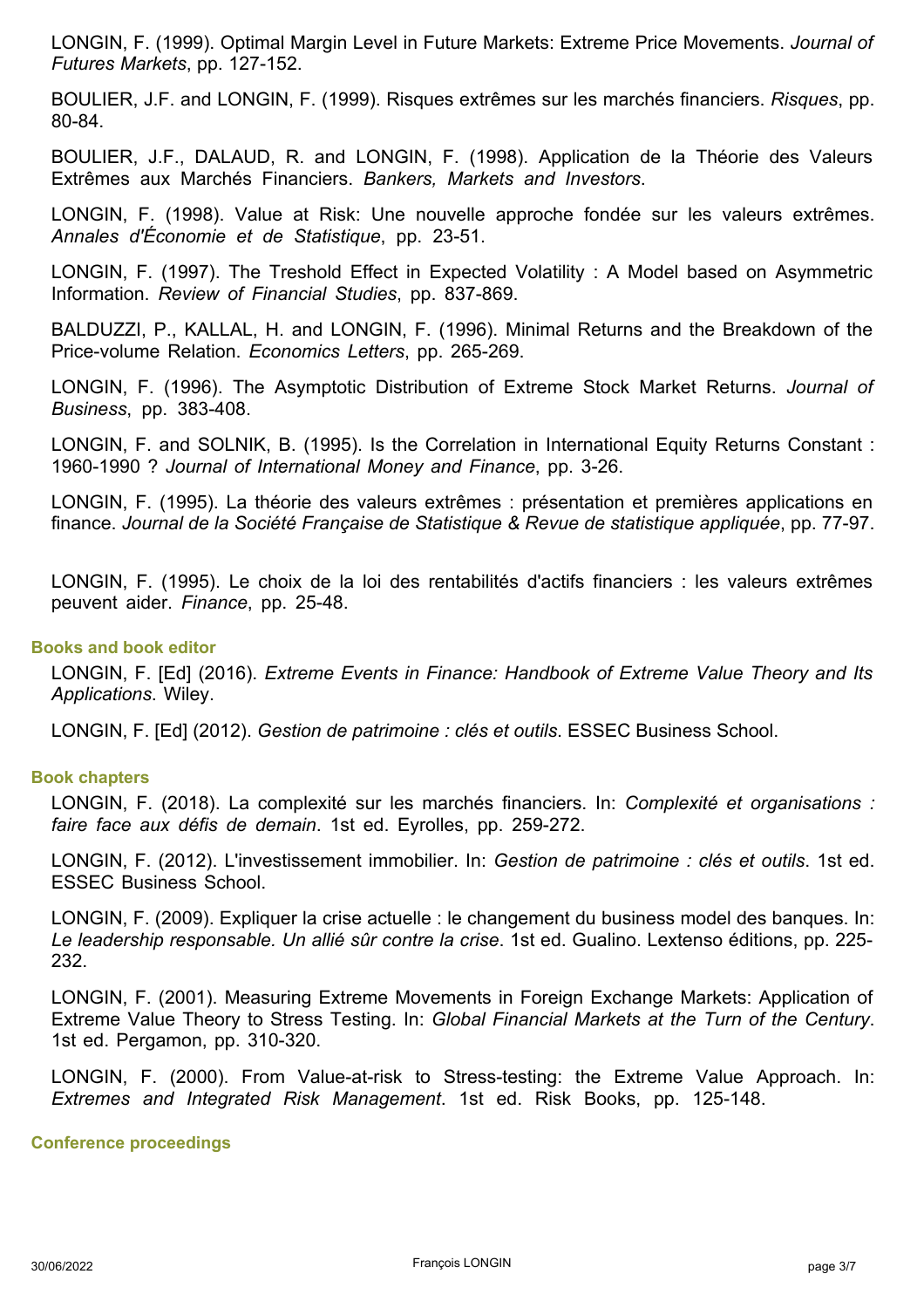ABOU SALEH, D., LACOSTE, V. and LONGIN, F. (2003). Term Capital-guaranteed Fund Management: The Option Method vs. The Cushion Method. In: *Proceedings of AFFI - Lyon 2003*. ISFA Lyon.

LONGIN, F. (2000). Beyond the VaR. In: *Les Journées Internationales de l'AFFI (CD-Rom)*. ESCP-EAP.

LONGIN, F. (1999). Correlation of Foreign Exchange Markets: an Extreme Value Study. In: *Globalization in the 21st Century*. International Trade and Finance Association (ITFA), pp. 15-32.

LONGIN, F. and SOLNIK, B. (1999). Correlation of International Equity Markets during Extremely Volatile Periods. In: *Actes de la Conférence de l'AFFI*. Université d'Aix-en-Provence, pp. 1-26.

CHEVALLIER, A. and LONGIN, F. (1999). Coût d'investissement à la Bourse de Paris. In: *Actes de la conférence de l'AFFI*. Université d'Aix-en-Provence, pp. 1-25.

LONGIN, F. (1998). Stress-Testing: Application of Extreme Value Theory to Foreign Exchange Markets. In: *The Global Economy at the Turn of the Century-Volume II International Trade*. pp. 601- 615.

LONGIN, F. (1998). Value at Risk and Extreme Values. In: *CEFES'98*. Financial Management Association (FMA), pp. 1-5.

CHANG, K. and LONGIN, F. (1997). Evaluating the Probability of an Extreme Price Movement : Different Approaches. In: *14e Conférence Internationale de Finance*. Université Pierre Mendes France, Grenoble, pp. 1-15.

LONGIN, F. (1997). Value at Risk : Une nouvelle méthode fondée sur la théorie des valeurs extrêmes. In: *14e Conférence Internationale de Finance*. Université Pierre Mendes France, Grenoble, pp. 1-31.

LONGIN, F. (1996). Winning in the Best and Worst of Times : Boom and Crash Options. In: *Proceedings of 13th International Conference of the French Finance Association*. Association Française de Finance (AFFI), pp. 1-40.

LONGIN, F. (1995). Optimal Margin Levels in Futures Markets : A Parametric Extreme-based Method. In: *Research Symposium Proceedings*. Chicago Board of Trade, pp. 223-268.

## **Conferences**

LONGIN, F. and SANTACREU VASUT, E. (2019). CEO Nomination and Gender Leadership Stereotypes: Evidence from Lab Experiments. In: 2019 European Economics Association Meeting (EEA-ESEM 2019).

LONGIN, F. and SANTACREU VASUT, E. (2019). CEO Nomination and Gender Leadership Stereotypes: Evidence from Lab Experiments. In: 3rd Meetings of Society of Economics of the Household (SEHO). Lisbon.

KONSTANTINOS, G. and LONGIN, F. (2019). Is Bitcoin the New Digital Gold? In: 2019 International Risk Management Conference (IRMC). Milan.

KONSTANTINOS, G. and LONGIN, F. (2019). Is Bitcoin the New Digital gold? In: 2019 Paris Financial Management Conference (PFMC2019).

LONGIN, F. and PAGLIARDI, G. (2014). Price-Volume Relationsship: An Extreme Point of View. In: Conference on Extreme Events in Finance.

LONGIN, F. and SOLNIK, B. (2000). Extreme Correlation of International Equity Market.

LONGIN, F. (1996). Etude de la loi statistique de la volatilité.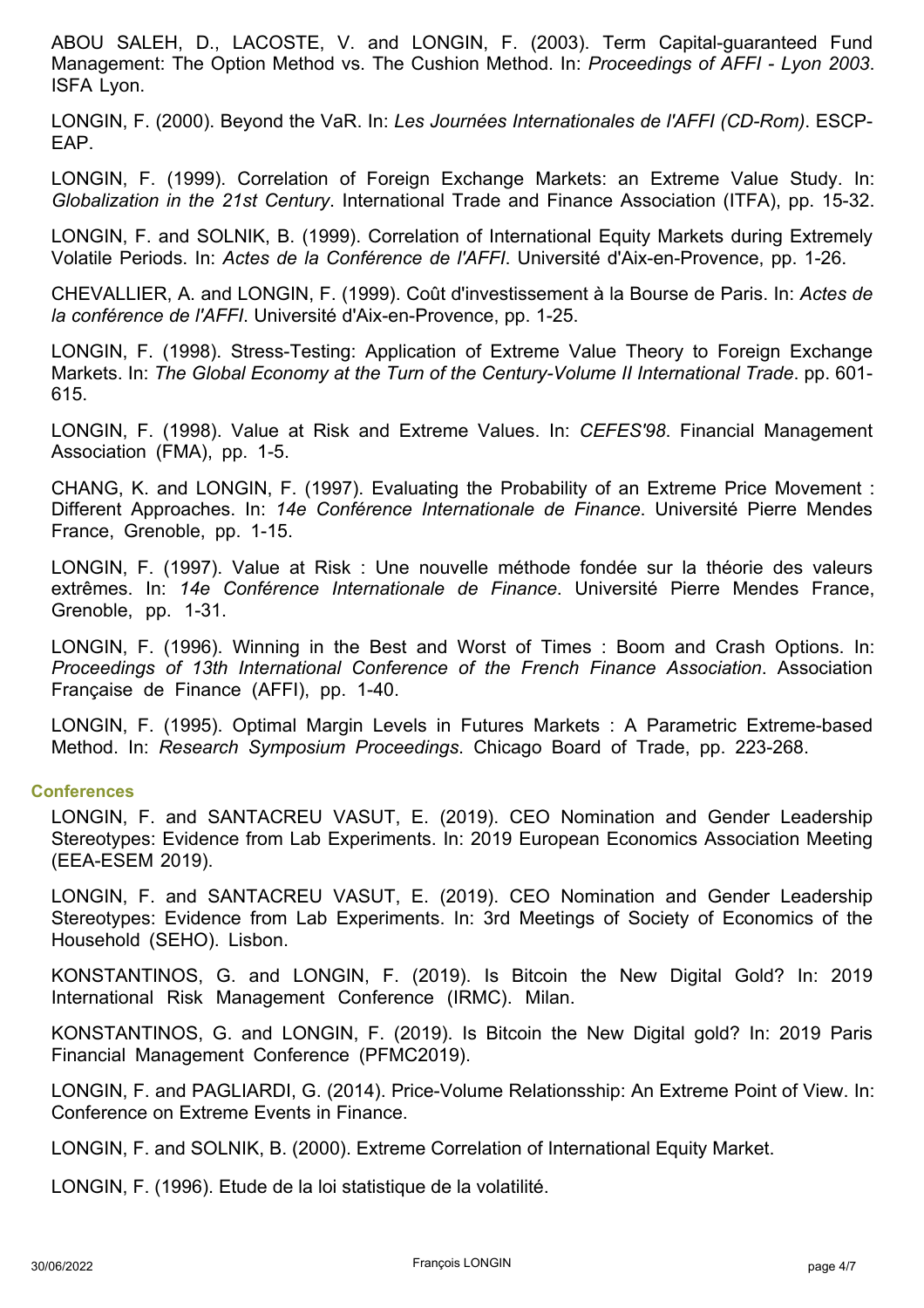LONGIN, F. (1994). Optimal Margins in Futures Markets.

LONGIN, F. (1994). The Margin-volatility Relation : An Extreme-based Approach.

## **Working Papers**

CHEVALLIER, A. and LONGIN, F. (1999). *Coût d'investissement à la Bourse de Paris*. ESSEC Business School.

BOULIER, J.F., DALAUD, R. and LONGIN, F. (1997). *Application de la théorie des valeurs extrêmes aux marchés financiers*. ESSEC Business School.

LONGIN, F. (1997). *Beyond the VaR*. ESSEC Business School.

LONGIN, F. and SOLNIK, B. (1997). *Dependences Structure of International Equity Markets during Extremely Volatile Periods*. ESSEC Business School.

LONGIN, F. (1997). *From Value at Risk to Stress Testing: The Extreme Value Approach*. ESSEC Business School.

LONGIN, F. (1997). *Optimal Margin Level in Futures Markets - A Method Based on Extreme Price Movements*. ESSEC Business School.

LONGIN, F. (1997). *Stress Testing : Application de la théorie des valeurs extrêmes aux marchés des changes*. ESSEC Business School.

LONGIN, F. (1997). *Value at Risk : une nouvelle méthode fondée sur la théorie des valeurs extrêmes*. ESSEC Business School.

LONGIN, F. (1996). *Le choix de la loi des rentabilités d'actifs financiers : les valeurs extrêmes peuvent aider*. ESSEC Business School.

LONGIN, F. (1996). *Winning in the Best and Worst of Times : Boom and Crash Options (prix Chicago Board of Trade pour le meilleur article sur les options et futures)*. ESSEC Business School.

LONGIN, F. (1994). *The Margin-Volatility Relation: A Test Based on Extreme Price Movements*.

LONGIN, F. (1993). *Booms and Crashes: Applications of Extreme Value Theory to the US Stock Market*.

#### **Press**

SANTACREU VASUT, E. and LONGIN, F. (2021). Gender Equality In Finance. *ESSEC Knowledge*.

LONGIN, F. and ROUGEOT, L. (2011). CIF une activité très encadrée (2e partie). *L'As Patrimonial*, pp. 58-59.

LONGIN, F. and ROUGEOT, L. (2010). CIF une activité très encadrée. *L'As Patrimonial*, pp. 54-55.

LONGIN, F. (2010). Evènements extrêmes en finance. Mieux comprendre pour mieux prévoir. *L'As Patrimonial*, pp. 46-47.

LONGIN, F. (2010). Le directeur financier, créateur de valeur et co-pilote de l'entreprise. *Finance Grandes Ecoles*, pp. 17.

LONGIN, F. (2009). Le prix des actifs financiers. Quelques clés pour en comprendre la formation. *L'As Patrimonial*, pp. 48-49.

LONGIN, F. (2008). Investissements dans les PME. Contraintes et avantages de la loi Dutreil. *L'As Patrimonial*, pp. 88-90.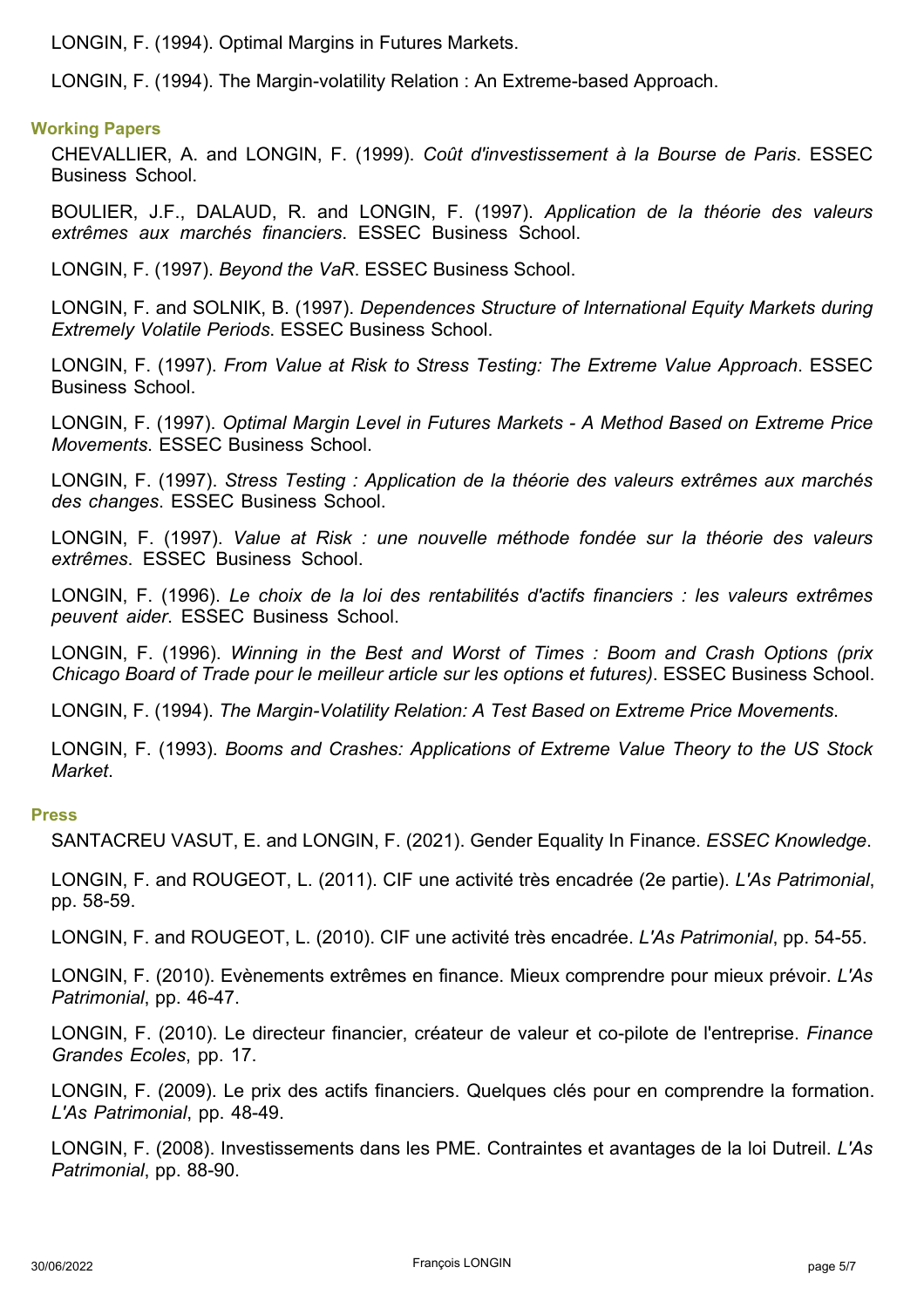LONGIN, F. (2008). Vendre plus et vendre mieux (Interview). *L'As Patrimonial*, pp. 95.

# **OTHER RESEARCH ACTIVITIES**

## **Associate Editor**

2014 - 2017 Journal of Banking and Finance

## **Editorial Board Membership**

2014 - 2017 Journal of Banking and Finance

- 2006 2017 Journal of Risk
- 1999 2005 Finance

## **Ad-hoc reviewer for :**

ASTIN Bulletin: Journal of the International Actuarial Association, Banque et Marchés, Econometrica, European Journal of Operational Research, Finance, International Review of Economics and Finance, Journal of Banking and Finance, Journal of Business, Journal of Empirical Finance, Journal of Empirical Finance, Journal of Finance, Journal of Financial and Quantitative Analysis, Journal of Financial Economics, Journal of Futures Markets, Journal of International Money and Finance, Mathematical Finance, Pacific Basin Finance Journal, Review of Economic Studies, Review of Financial Studies

## **Organisation of a conference**

| <b>Since 2009</b>   | Conferences of the Club ESSEC Gestion de patrimoine (ESSEC Wealth<br>(co-organization with Gabriel Eschbach)<br>Management Club) |
|---------------------|----------------------------------------------------------------------------------------------------------------------------------|
| 2003                | Conference Eurobanking in Bordeaux (co-organization with Antoine Frachot, Crédit<br>Lyonnais)                                    |
| 2000                | Conference on the theme Value at risk (VaR) in Edinburgh (co-organization with<br>Pradeep Yadav, University of Strathclyde).     |
| <b>Affiliations</b> |                                                                                                                                  |
| <b>Since 1994</b>   | Member of the French Finance Association (AFFI)                                                                                  |
| <b>Since 1994</b>   | Member of the European Finance Association (EFA)                                                                                 |
| <b>Since 1994</b>   | Member of the American Finance Association (AFA)                                                                                 |

## **PROFESSIONAL ACTIVITIES**

## **Other professional activities**

- 1994 PresentMember of the French Association of Corporate Treasurers (AFTE)
- 1994 Present Scientific Member of La Française AM
- 1994 PresentMember of the French Association of Asset Liability Managers (AFGAP)
- 1994 PresentMember of the French Association for the Development of Pension Funds (AFPEN)